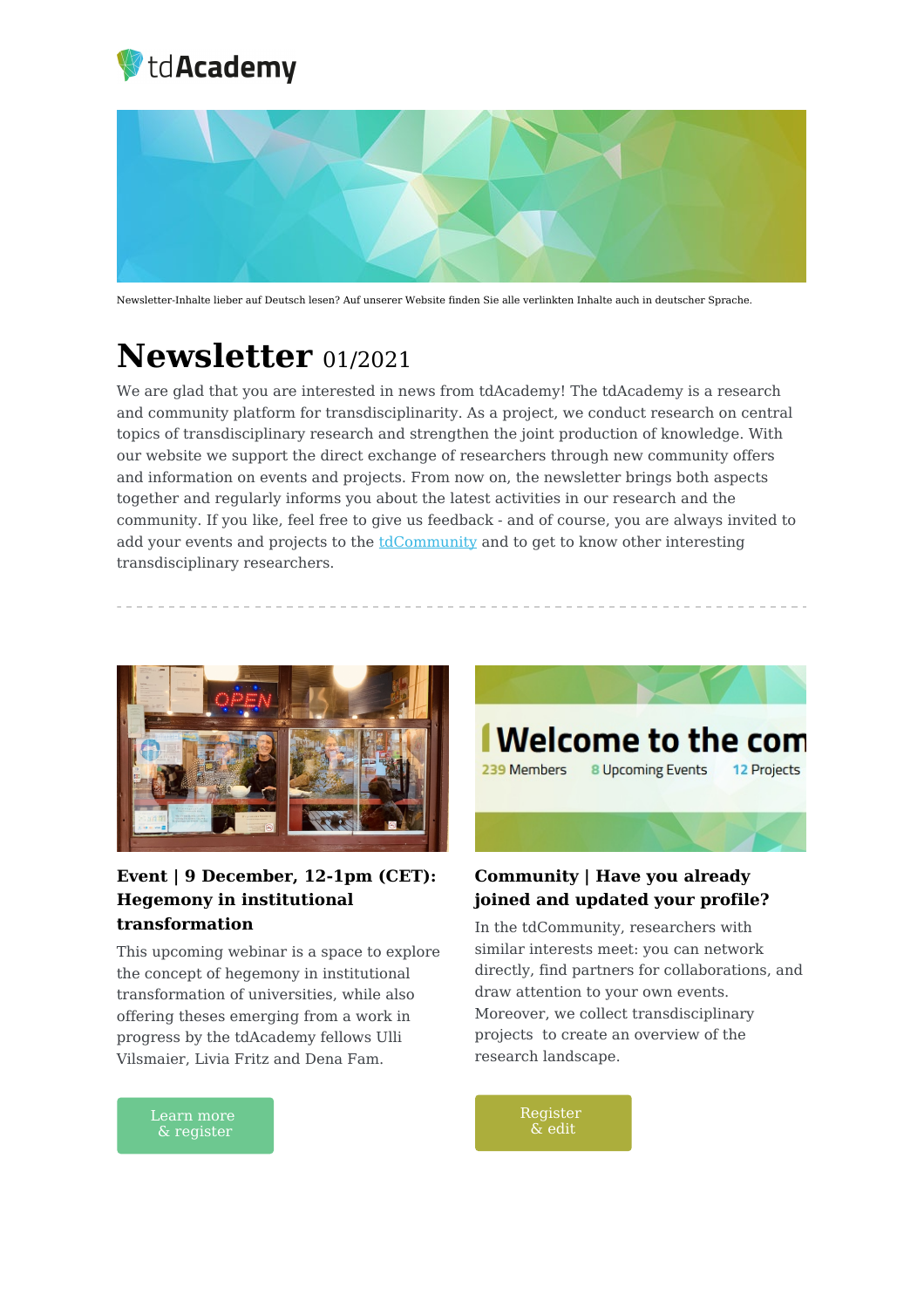

### **2nd Meeting of the tdAcademy Supporting Partners**

[Learn](https://td-academy.org/en/updates/2nd-meeting-of-the-tdacademy-supporting-partners/) more

On November 26th, the Supporting Partners of the tdAcademy met virtually for their second meeting to discuss several topics concerning transdisciplinary research and its community.



### **Workshop | ECR Session on Capacity Building needs at ITD21**

What Capacity Building events do you need? We summarized the results from our earlycareer session together with the Swiss Young Academy as part of the ITD Conference in September 2021.

[Learn](https://td-academy.org/en/updates/workshop-summary-ecr-session-on-capacity-building-needs-at-itd21/) more



### **Short Report | Dialogue Forums in Topic Line "New Formats"**

Bettina Brohmann and Melanie Mbah from the tdAcademy team conducted two dialogue forums for scientists and practitioners with different methodological approaches. A short report summarizes the process and results of the workshops.



#### **Video | Presentation on "Actionoriented knowledge for sustainability"**

As a kickoff of the tdAcademy Capacity Building event series Guido Caniglia and Christopher Luederitz shared fruitful insights into action-oriented knowledge for sustainability with us. If you missed it, you can still watch it on the tdAcademy website.

[Learn](https://td-academy.org/en/updates/short-report-dialogue-forums-in-topic-line-4/) more

[Watch](https://td-academy.org/en/updates/video-presentation-on-action-oriented-knowledge-for-sustainability/) video

# Publications from the tdAcademy

### **Systematizing societal effects of transdisciplinary research**

**Schäfer, Martina; Bergmann, Matthias; Theiler Lena (2021)** In the literature, there is a range of methodological attempts to trace and describe the effects